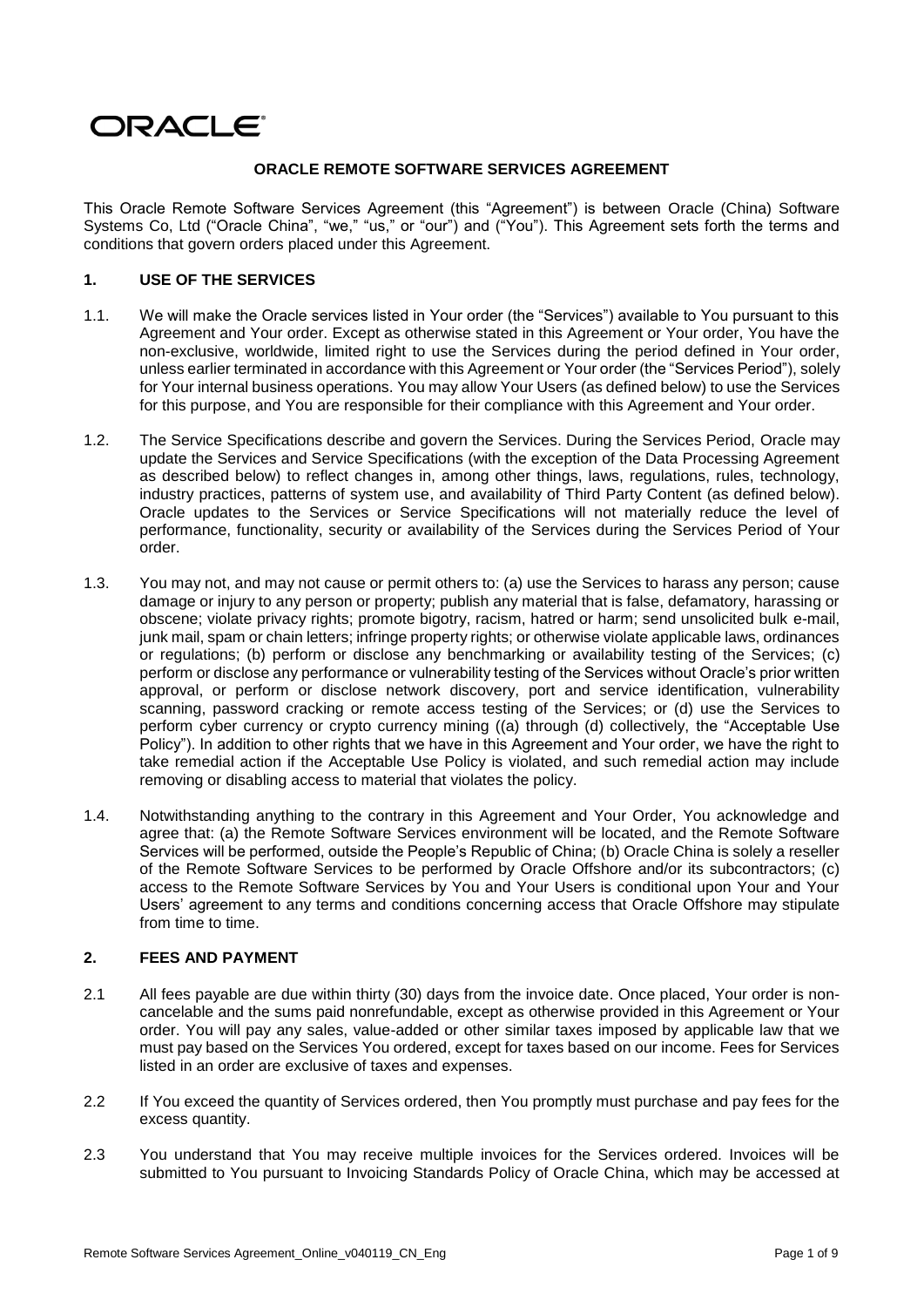[http://www.oracle.com/us/corporate/contracts/invoicing-standards-policy-1863799.pdf.](http://www.oracle.com/us/corporate/contracts/invoicing-standards-policy-1863799.pdf)

## **3. OWNERSHIP RIGHTS AND RESTRICTIONS**

- 3.1. You or Your licensors retain all ownership and intellectual property rights in and to Your Content (as defined below). We or our licensors retain all ownership and intellectual property rights in and to the Services, derivative works thereof, and anything developed or delivered by or on behalf of us under this Agreement.
- 3.2. You may have access to Third Party Content through use of the Services. Unless otherwise stated in Your order, all ownership and intellectual property rights in and to Third Party Content and the use of such content is governed by separate third party terms between You and the third party.
- 3.3. You grant Oracle the right to host, use, process, display and transmit Your Content to provide the Services pursuant to and in accordance with this Agreement and Your order. You have sole responsibility for the accuracy, quality, integrity, legality, reliability, and appropriateness of Your Content, and for obtaining all rights related to Your Content required by Oracle to perform the Services.
- 3.4. You may not, and may not cause or permit others to: (a) modify, make derivative works of, disassemble, decompile, reverse engineer, reproduce, republish download or copy any part of the Services (including data structures or similar materials produced by programs); (b) access or use the Services to build or support, directly or indirectly, products or services competitive to Oracle; or (c) license, sell, transfer, assign, distribute, outsource, permit timesharing or service bureau use of, commercially exploit, or make available the Services to any third party except as permitted by this Agreement or Your order.

# **4. NONDISCLOSURE**

- 4.1. By virtue of this Agreement, the parties may disclose to each other information that is confidential ("Confidential Information"). Confidential Information shall be limited to the terms and pricing under this Agreement and Your order, Your Content residing in the Services, and all information clearly identified as confidential at the time of disclosure.
- 4.2. A party's Confidential Information shall not include information that: (a) is or becomes a part of the public domain through no act or omission of the other party; (b) was in the other party's lawful possession prior to the disclosure and had not been obtained by the other party either directly or indirectly from the disclosing party; (c) is lawfully disclosed to the other party by a third party without restriction on the disclosure; or (d) is independently developed by the other party.
- 4.3. Each party agrees not to disclose the other party's Confidential Information to any third party other than as set forth in the following sentence for a period of five years from the date of the disclosing party's disclosure of the Confidential Information to the receiving party; however, we will protect the confidentiality of Your Content residing in the Services for as long as such information resides in the Services. Each party may disclose Confidential Information only to those employees, agents or subcontractors who are required to protect it against unauthorized disclosure in a manner no less protective than required under this Agreement, and each party may disclose the other party's Confidential Information in any legal proceeding or to a governmental entity as required by law. We will protect the confidentiality of Your Content residing in the Services in accordance with the Oracle security practices defined as part of the Service Specifications applicable to Your order.

# **5. PROTECTION OF YOUR CONTENT**

- 5.1. In order to protect Your Content provided to Oracle as part of the provision of the Services, Oracle China will comply with the applicable administrative, physical, technical and other safeguards, and other applicable aspects of system and content management, available at <http://www.oracle.com/us/corporate/contracts/cloud-services/index.html>
- 5.2. To the extent Your Content includes Personal Data (as that term is defined in the applicable data privacy policies and the Data Processing Agreement (as that term is defined below), Oracle will furthermore comply with the following: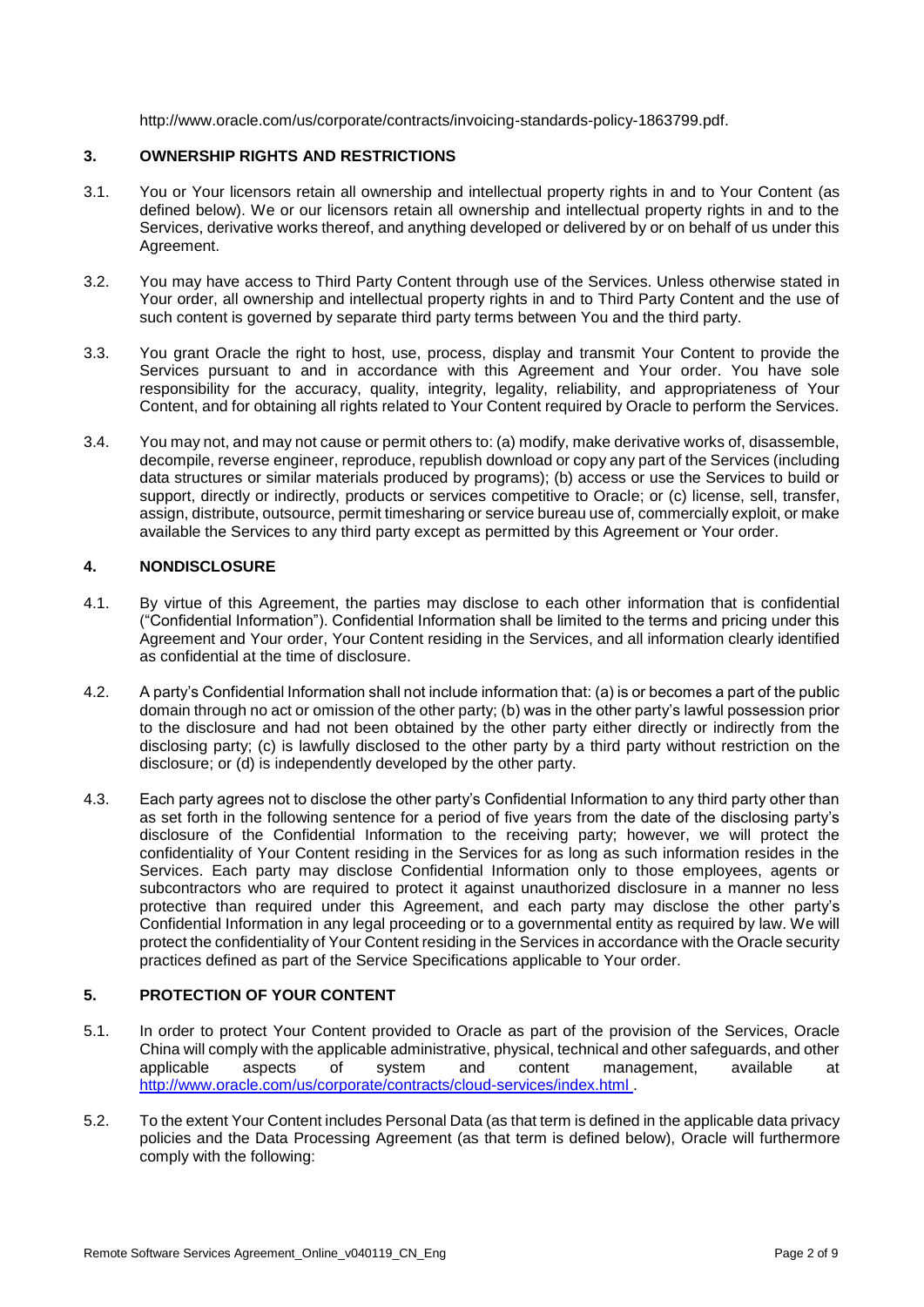a. the relevant Oracle privacy policies applicable to the Services, available at <http://www.oracle.com/us/legal/privacy/overview/index.html> ; and

b. the applicable version of the Data Processing Agreement for Oracle Services (the "Data Processing Agreement"), unless stated otherwise in Your order. The version of the Data Processing Agreement applicable to Your order (a) is available at [https://www.oracle.com/corporate/contracts/cloud](https://www.oracle.com/corporate/contracts/cloud-services/contracts.html#data-processing)[services/contracts.html#data-processing](https://www.oracle.com/corporate/contracts/cloud-services/contracts.html#data-processing) and is incorporated herein by reference, and (b) will remain in force during the Services Period of Your order. In the event of any conflict between the terms of the Data Processing Agreement and the terms of the Service Specifications (including any applicable Oracle privacy policies), the terms of the Data Processing Agreement shall take precedence.

Unless stated otherwise in Your agreement, you understand and agree that the use of Oracle products and/or services is subject to Oracle.com Terms of Use at <https://www.oracle.com/legal/privacy/index.html> and Oracle's Privacy Policy at <https://www.oracle.com/legal/privacy/privacy-policy.html> , which are incorporated herein by reference, including the fact that Oracle may transfer your personal information collected in connection with your registration on Oracle websites and your agreement to its affiliates globally at <https://www.oracle.com/corporate/contact/global.html> and to third party entities at <https://www.oracle.com/corporate/contact/suppliers.html> that provide services to Oracle.

- 5.3. Without prejudice to Sections 5.1 and 5.2 above, You are responsible for (a) any required notices, consents and/or authorizations related to Your provision of, and our processing of, Your Content (including any Personal Data) as part of the Services, (b) any security vulnerabilities, and the consequences of such vulnerabilities, arising from Your Content, including any viruses, Trojan horses, worms or other harmful programming routines contained in Your Content, and (c) any use by You or Your Users of the Services in a manner that is inconsistent with the terms of this Agreement. To the extent You disclose or transmit Your Content to a third party, we are no longer responsible for the security, integrity or confidentiality of such content outside of Oracle's control.
- 5.4. Unless otherwise specified in Your order (including in the Service Specifications), Your Content may not include any sensitive or special data that imposes specific data security or data protection obligations on Oracle in addition to or different from those specified in the Service Specifications. If available for the Services, You may purchase additional services from us (e.g., Oracle Payment Card Industry Compliance Services) designed to address specific data security or data protection requirements applicable to such sensitive or special data You seek to include in Your Content.

#### **6. WARRANTIES, DISCLAIMERS AND EXCLUSIVE REMEDIES**

- 6.1. Each party represents that it has validly entered into this Agreement and that it has the power and authority to do so. We warrant that during the Services Period, we will make available the Services using commercially reasonable care and skill in all material respects as described in the Service Specifications. If the Services provided to You were not performed as warranted, You must promptly provide us with a written notice that describes the deficiency in the Services (including, as applicable, the service request number notifying us of the deficiency in the Services).
- 6.2. WE DO NOT WARRANT THAT THE SERVICES WILL BE PERFORMED ERROR-FREE OR UNINTERRUPTED, THAT ORACLE WILL CORRECT ALL SERVICES ERRORS, OR THAT THE SERVICES WILL MEET YOUR REQUIREMENTS OR EXPECTATIONS. WE ARE NOT RESPONSIBLE FOR ANY ISSUES RELATED TO THE PERFORMANCE, OPERATION OR SECURITY OF THE SERVICES THAT ARISE FROM YOUR CONTENT OR THIRD PARTY CONTENT OR SERVICES PROVIDED BY THIRD PARTIES.
- 6.3. FOR ANY BREACH OF THE SERVICES WARRANTY, YOUR EXCLUSIVE REMEDY AND OUR ENTIRE LIABILITY SHALL BE THE CORRECTION OF THE DEFICIENT SERVICES THAT CAUSED THE BREACH OF WARRANTY, OR, IF WE CANNOT SUBSTANTIALLY CORRECT THE DEFICIENCY IN A COMMERCIALLY REASONABLE MANNER, YOU MAY END THE DEFICIENT SERVICES AND WE WILL REFUND TO YOU THE FEES FOR THE TERMINATED SERVICES THAT YOU PRE-PAID TO US FOR THE PERIOD FOLLOWING THE EFFECTIVE DATE OF TERMINATION.
- 6.4. TO THE EXTENT NOT PROHIBITED BY LAW, THESE WARRANTIES ARE EXCLUSIVE AND THERE ARE NO OTHER EXPRESS OR IMPLIED WARRANTIES OR CONDITIONS INCLUDING FOR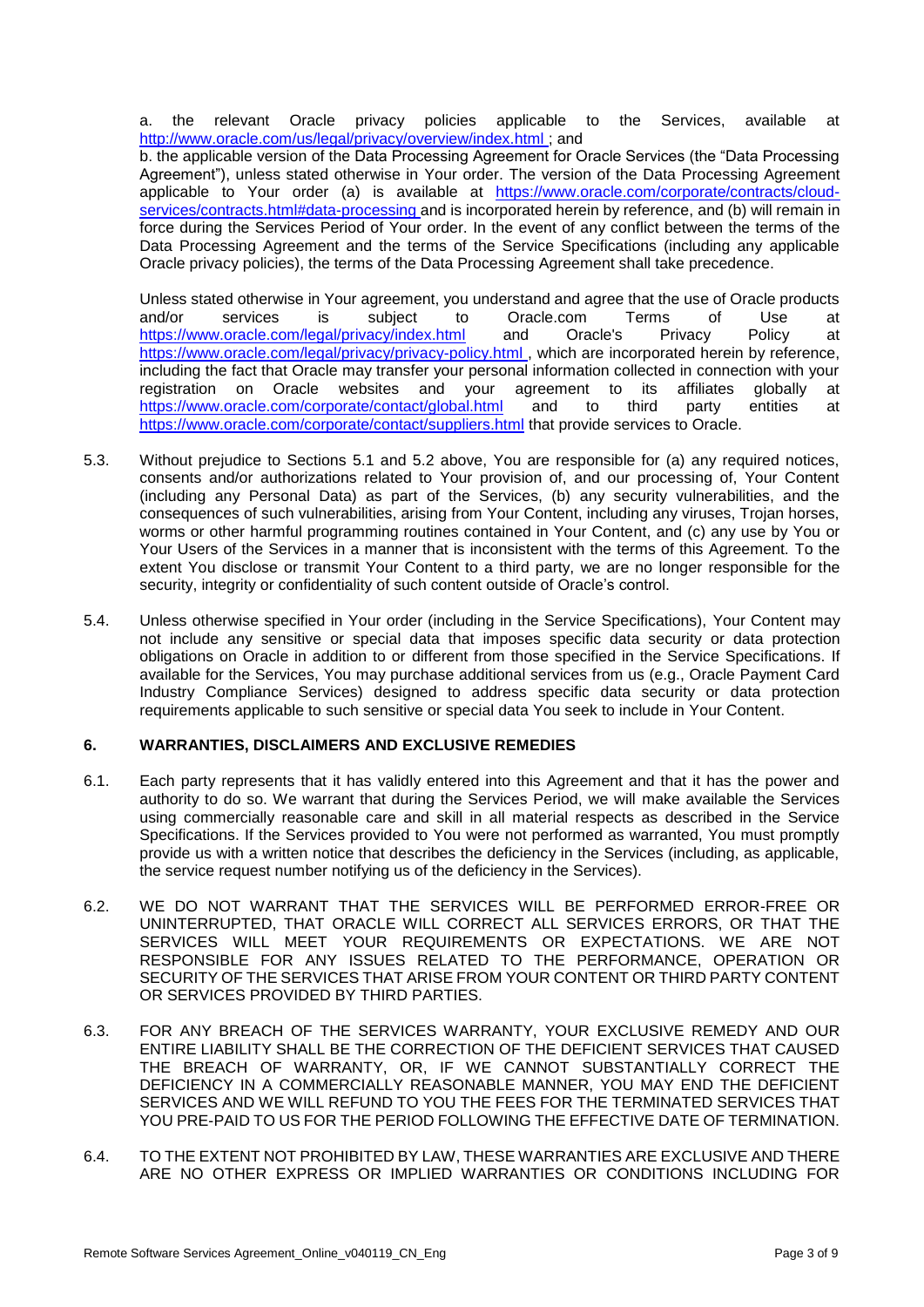SOFTWARE, HARDWARE, SYSTEMS, NETWORKS OR ENVIRONMENTS OR FOR MERCHANTABILITY, SATISFACTORY QUALITY AND FITNESS FOR A PARTICULAR PURPOSE.

#### **7. LIMITATION OF LIABILITY**

- 7.1. IN NO EVENT WILL EITHER PARTY OR ITS AFFILIATES BE LIABLE FOR ANY INDIRECT, CONSEQUENTIAL, INCIDENTAL, SPECIAL, PUNITIVE, OR EXEMPLARY DAMAGES, OR ANY LOSS OF REVENUE, PROFITS (EXCLUDING FEES UNDER THIS AGREEMENT), SALES, DATA, DATA USE GOODWILL OR REPUTATION.
- 7.2. IN NO EVENT SHALL THE AGGREGATE LIABILITY OF ORACLE CHINA AND OUR AFFILIATES ARISING OUT OF OR RELATED TO THIS AGREEMENT OR YOUR ORDER, WHETHER IN CONTRACT, TORT, OR OTHERWISE, EXCEED THE TOTAL AMOUNTS ACTUALLY PAID UNDER YOUR ORDER FOR THE SERVICES GIVING RISE TO THE LIABILITY DURING THE TWELVE (12) MONTHS IMMEDIATELY PRECEDING THE EVENT GIVING RISE TO SUCH LIABILITY.

NOTWITHSTANDING ANYTHING TO THE CONTRARY IN THIS AGREEMENT, ORACLE OFFSHORE IS NOT A PARTY TO THIS AGREEMENT, AND IN NO EVENT SHALL IT BE LIABLE TO YOU FOR PERFORMANCE OF THIS AGREEMENT OR FOR ANY BREACH THEREOF.

# **8. INDEMNIFICATION**

- 8.1. If a third party makes a claim against either You or Oracle China ("Recipient" which may refer to You or us depending upon which party received the Material), that any information, design, specification, instruction, software, service, data, hardware, or material (collectively, "Material") furnished by either You or us ("Provider" which may refer to You or us depending on which party provided the Material) and used by the Recipient infringes the third party's intellectual property rights, the Provider, at the Provider's sole cost and expense, will defend the Recipient against the claim and indemnify the Recipient from the damages, liabilities, costs and expenses awarded by the court to the third party claiming infringement or the settlement agreed to by the Provider, if the Recipient does the following:
	- a. notifies the Provider promptly in writing, not later than 30 days after the Recipient receives notice of the claim (or sooner if required by applicable law);
	- b. gives the Provider sole control of the defense and any settlement negotiations; and
	- c. gives the Provider the information, authority and assistance the Provider needs to defend against or settle the claim.
- 8.2. If the Provider believes or it is determined that any of the Material may have violated a third party's intellectual property rights, the Provider may choose to either modify the Material to be non-infringing (while substantially preserving its utility or functionality) or obtain a license to allow for continued use, or if these alternatives are not commercially reasonable, the Provider may end the license for, and require return of, the applicable Material and refund any unused, prepaid fees the Recipient may have paid to the other party for such Material. If such return materially affects our ability to meet obligations under the relevant order, then we may, upon 30 days prior written notice, terminate the order. If such Material is third party technology and the terms of the third party license do not allow us to terminate the license, then we may, upon 30 days prior written notice, end the Services associated with such Material and refund any unused, prepaid fees for such Services.
- 8.3. The Provider will not indemnify the Recipient if the Recipient (a) alters the Material or uses it outside the scope of use identified in the Provider's user or program documentation or Service Specifications, or (b) uses a version of the Material which has been superseded, if the infringement claim could have been avoided by using an unaltered current version of the Material which was made available to the Recipient. The Provider will not indemnify the Recipient to the extent that an infringement claim is based upon any Material not furnished by the Provider. We will not indemnify You to the extent that an infringement claim is based on Third Party Content or any Material from a third party portal or other external source that is accessible or made available to You within or by the Services (e.g., a social media post from a third party blog or forum, a third party Web page accessed via a hyperlink, marketing data from third party data providers, etc.).
- 8.4. This Section 8 provides the parties' exclusive remedy for any infringement claims or damages.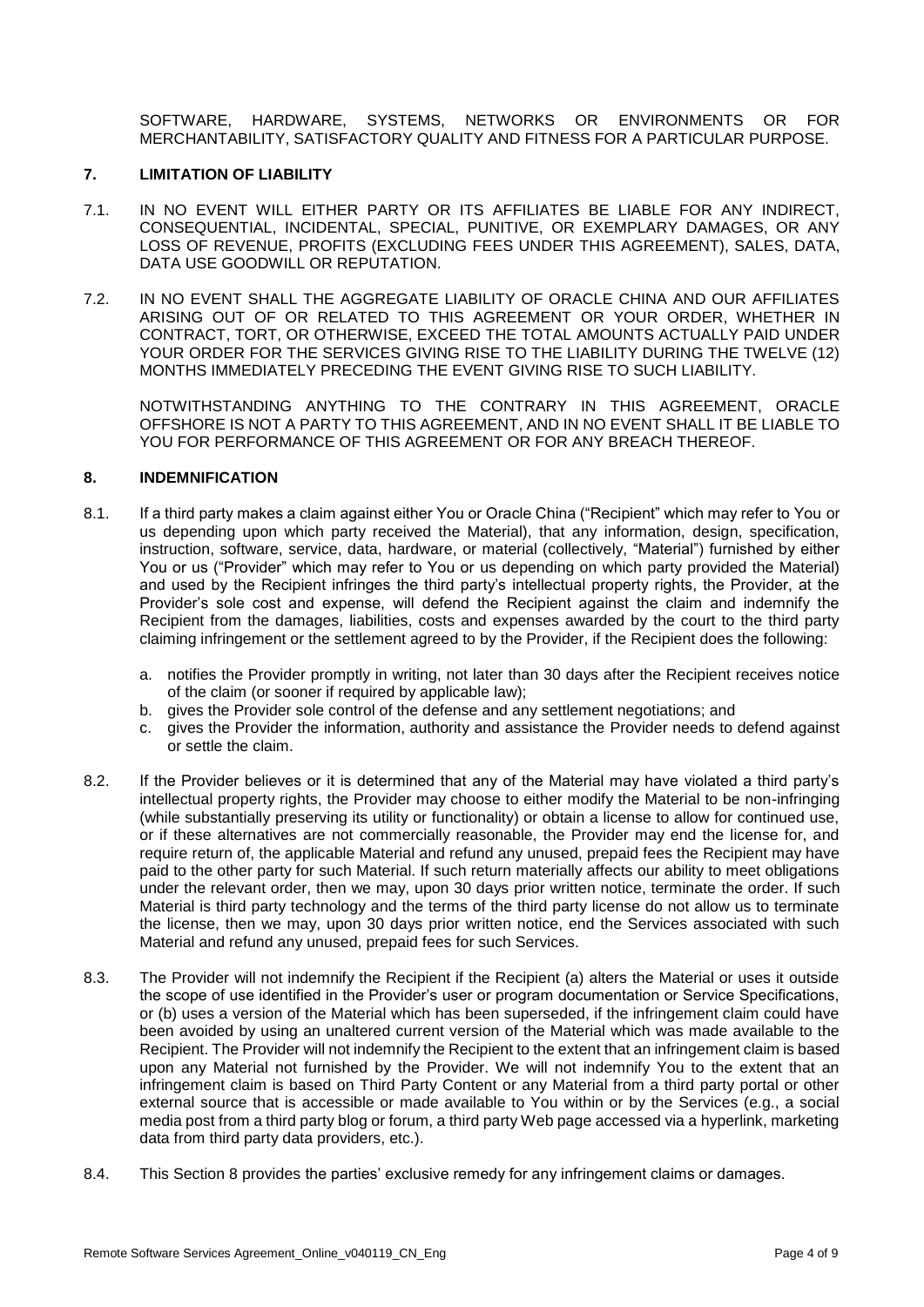## **9. TERM AND TERMINATION**

- 9.1. This Agreement is valid for the order which this Agreement accompanies ("Your order").
- 9.2. Services shall be provided for the Services Period defined in Your order.
- 9.3. We may suspend Your or Your Users' access to, or use of, the Services if we believe that (a) there is a significant threat to the functionality, security, integrity, or availability of the Services or any content, data, or applications in the Services; (b) You or Your Users are accessing or using the Services to commit an illegal act; or (c) there is a violation of the Acceptable Use Policy. When reasonably practicable and lawfully permitted, we will provide You with advance notice of any such suspension. We will use reasonable efforts to re-establish the Services promptly after we determine that the issue causing the suspension has been resolved. During any suspension period, we will make Your Content (as it existed on the suspension date) available to You. Any suspension under this Section shall not excuse You from Your obligation to make payments under this Agreement.
- 9.4. If either of us breaches a material term of this Agreement or any order and fails to correct the breach within 30 days of written specification of the breach, then the breaching party is in default and the nonbreaching party may terminate (a) in the case of breach of any order, the order under which the breach occurred, or (b) in the case of breach of the Agreement, the Agreement and any orders that have been placed under the Agreement. We may terminate this Agreement and Your Order by giving you prior written notice if there are any amendments to existing regulations and any changes to the regulatory practice that restrain the parties from carrying out the transactions as contemplated under this Agreement and Your order. If we terminate any orders as specified in the preceding sentence, You must pay within 30 days all amounts that have accrued prior to such termination, as well as all sums remaining unpaid for the Services under such order(s) plus related taxes and expenses. Except for nonpayment of fees, the nonbreaching party may agree in its sole discretion to extend the 30 day period for so long as the breaching party continues reasonable efforts to cure the breach. You agree that if You are in default under this Agreement, You may not use those Services ordered.
- 9.5. At the end of the Services Period, we will make Your Content (as it existed at the end of the Services Period) available for retrieval by You during a retrieval period set out in the Service Specifications. At the end of such retrieval period, and except as may be required by law, we will delete or otherwise render unrecoverable any of Your Content that remains in the Services. Our data deletion practices are described in more detail in the Service Specifications.
- 9.6. Provisions that survive termination or expiration of this Agreement are those relating to limitation of liability, indemnification, payment and others which by their nature are intended to survive.

# **10. THIRD-PARTY CONTENT, SERVICES AND WEBSITES**

10.1 The Services may enable You to link to, transfer Your Content or Third Party Content to, or otherwise access third parties' websites, platforms, content, products, services, and information ("Third Party Services"). Oracle does not control and is not responsible for Third Party Services. You are solely responsible for complying with the terms of access and use of Third Party Services, and if Oracle accesses or uses any Third Party Services on Your behalf to facilitate performance of the Services, You are solely responsible for ensuring that such access and use, including through passwords, credentials or tokens issued or otherwise made available to You,is authorized by the terms of access and use for such services.

If You transfer or cause the transfer of Your Content or Third Party Content from the Services to a Third Party Service or other location, that transfer constitutes a distribution by You and not by Oracle.

10.2 Any Third Party Content we make accessible is provided on an "as-is" and "as available" basis without any warranty of any kind. You acknowledge and agree that we are not responsible for, and have no obligation to control, monitor, or correct, Third Party Content. We disclaim all liabilities arising from or related to Third Party Content.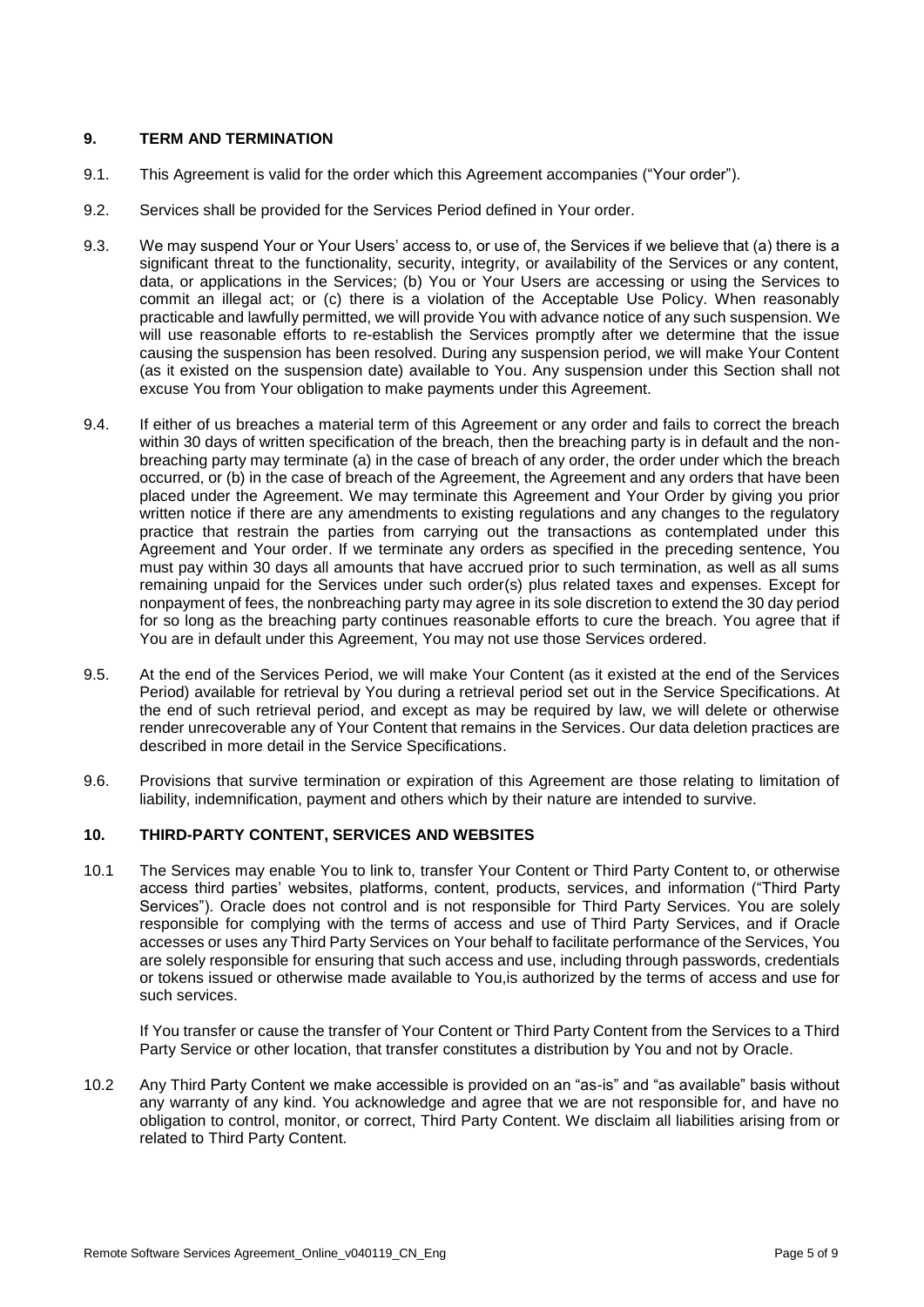10.3 You acknowledge that: (i) the nature, type, quality and availability of Third Party Content may change at any time during the Services Period, and (ii) features of the Services that interoperate with Third Party Services such as Facebook™, YouTube™ and Twitter™, etc. , depend on the continuing availability of such third parties' respective application programming interfaces (APIs). We may need to update, change or modify the Services under this Agreement as a result of a change in, or unavailability of, such Third Party Content, Third Party Services or APIs. If any third party ceases to make its Third Party Content or APIs available on reasonable terms for the Services, as determined by us in our sole discretion, we may cease providing access to the affected Third Party Content or Third Party Services without any liability to You. Any changes to Third Party Content, Third Party Services or APIs, including their unavailability, during the Services Period does not affect Your obligations under this Agreement or the applicable order, and You will not be entitled to any refund, credit or other compensation due to any such changes.

# **11. SERVICE MONITORING, ANALYSES AND ORACLE SOFTWARE**

- 11.1. Oracle continuously monitor the Services to facilitate Oracle's operation of the Services; to help resolve Your service requests; to detect and address threats to the functionality, security, integrity, and availability of the Services as well as any content, data, or applications in the Services; and to detect and address illegal acts or violations of the Acceptable Use Policy. Oracle monitoring tools do not collect or store any of Your Content residing in the Services, except as needed for such purposes. Oracle does not monitor, and does not address issues with, non-Oracle software provided by You or any of Your Users that is stored in, or run on or through, the Services. Information collected by Oracle monitoring tools (excluding Your Content) may also be used to assist in managing Oracle's product and service portfolio, to help Oracle address deficiencies in its product and service offerings, and for license management purposes.
- 11.2. We may (i) compile statistical and other information related to the performance, operation and use of the Services, and (ii) use data from the Services in aggregated form for security and operations management, to create statistical analyses, and for research and development purposes (clauses i and ii are collectively referred to as "Service Analyses"). We may make Service Analyses publicly available; however, Service Analyses will not incorporate Your Content, Personal Data or Confidential Information in a form that could serve to identify You or any individual. We retain all intellectual property rights in Service Analyses.
- 11.3. We may provide You with the ability to obtain certain Oracle Software (as defined below) for use with the Services. If we provide Oracle Software to You and do not specify separate terms for such software, then such Oracle Software is provided as part of the Services and You have the non-exclusive, worldwide, limited right to use such Oracle Software, subject to the terms of this Agreement and Your order (except for separately licensed elements of the Oracle Software, which separately licensed elements are governed by the applicable separate terms), solely to facilitate Your use of the Services. You may allow Your Users to use the Oracle Software for this purpose, and You are responsible for their compliance with the license terms. Your right to use any Oracle Software will terminate upon the earlier of our notice (by web posting or otherwise) or the end of the Services associated with the Oracle Software. Notwithstanding the foregoing, if Oracle Software is licensed to You under separate terms, then Your use of such software is governed by the separate terms. Your right to use any part of the Oracle Software that is licensed under the separate terms is not restricted in any way by this Agreement.

# **12. EXPORT**

- 12.1. Export laws and regulations of the United States and any other relevant local export laws and regulations apply to the Services. Such export laws govern use of the Services (including technical data) and any Services deliverables provided under this Agreement, and You and we each agree to comply with all such export laws and regulations (including "deemed export" and "deemed re-export" regulations). You agree that no data, information, software programs and/or materials resulting from the Services (or direct product thereof) will be exported, directly or indirectly, in violation of these laws, or will be used for any purpose prohibited by these laws including, without limitation, nuclear, chemical, or biological weapons proliferation, or development of missile technology.
- 12.2. You acknowledge that the Services are designed with capabilities for You and Your Users to access the Services without regard to geographic location and to transfer or otherwise move Your Content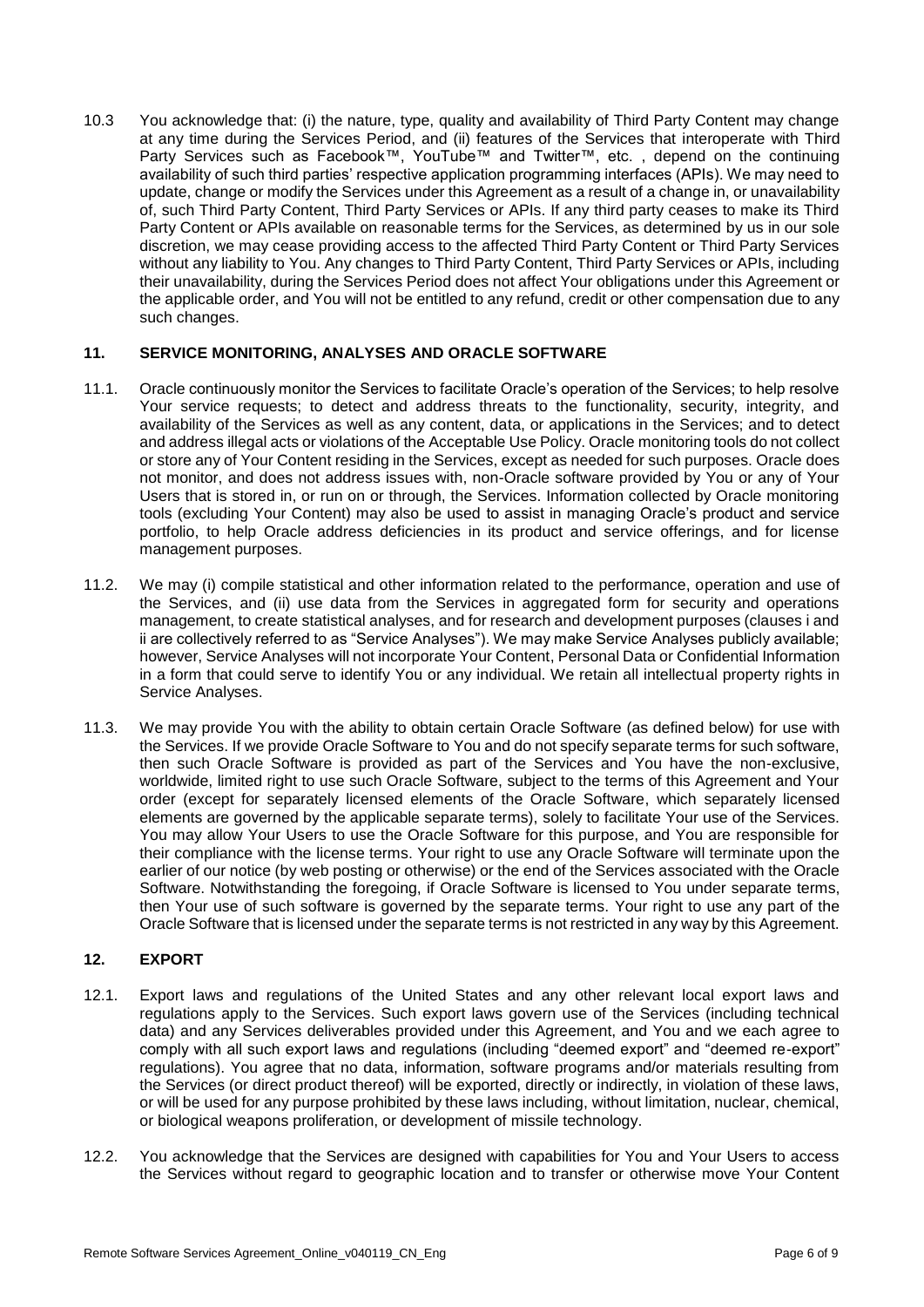between the Services and other locations such as User workstations. You are solely responsible for the authorization and management of User accounts across geographic locations, as well as export control and geographic transfer of Your Content.

### **13. FORCE MAJEURE**

Neither You nor we shall be responsible for failure or delay of performance if caused by: an act of war, hostility, or sabotage; act of God; pandemic; electrical, internet, or telecommunication outage that is not caused by the obligated party; government restrictions (including the denial or cancelation of any export, import or other license); or other event outside the reasonable control of the obligated party. Both You and we will use reasonable efforts to mitigate the effect of a force majeure event. If such event continues for more than 30 days, either of You or we may cancel unperformed Services and affected orders upon written notice. This Section does not excuse either party's obligation to take reasonable steps to follow its normal disaster recovery procedures or Your obligation to pay for the Services.

#### **14. GOVERNING LAW AND JURISDICTION**

This Agreement, and all matters arising out of or relating to this agreement, shall be construed and governed by the laws of the People's Republic of China and each party agrees to submit to the exclusive jurisdiction of, and venue in, the courts of the People's Republic of China in Beijing in any dispute relating to this Agreement.

### **15. NOTICE**

- 15.1. Any notice required under this Agreement shall be provided to the other party in writing. If You have a legal dispute with us or if You wish to provide a notice under the Indemnification Section of this Agreement, or if You become subject to insolvency or other similar legal proceedings, You will promptly send written notice to: Oracle (China) Software Systems Co, Ltd at Building 24 No.8 Dong Bei Wang Xi Road, Haidian District, Beijing 100193, People's Republic of China, Attention: General Counsel, Legal Department.
- 15.2. We may give notices applicable to our Services customers by means of a general notice on the Oracle portal for the Services, and notices specific to You by electronic mail to Your e-mail address on record in our account information or by written communication sent by first class mail or pre-paid post to Your address on record in our account information.

#### **16. ASSIGNMENT**

You may not assign this Agreement or give or transfer the Services, or any interest in the Services, to another individual or entity.

#### **17. OTHER**

- 17.1. We are an independent contractor, and each party agrees that no partnership, joint venture, or agency relationship exists between the parties.
- 17.2. Our business partners and other third parties, including any third parties with which the Services have integrations or that are retained by You to provide consulting services, implementation services or applications that interact with the Services, are independent of Oracle China and are not Oracle China's agents. We are not liable for, bound by, or responsible for any problems with the Services or Your Content arising due to any acts of any such business partner or third party, unless the business partner or third party is providing Services as our subcontractor on an engagement ordered under this Agreement and, if so, then only to the same extent as we would be responsible for our resources under this Agreement.
- 17.3. If any term of this Agreement is found to be invalid or unenforceable, the remaining provisions will remain effective and such term shall be replaced with another term consistent with the purpose and intent of this Agreement.
- 17.4. Unless otherwise provided by governing law, except for actions for nonpayment or breach of Oracle China's proprietary rights, no action, regardless of form, arising out of or relating to this Agreement may be brought by either party more than three years after the cause of action has accrued.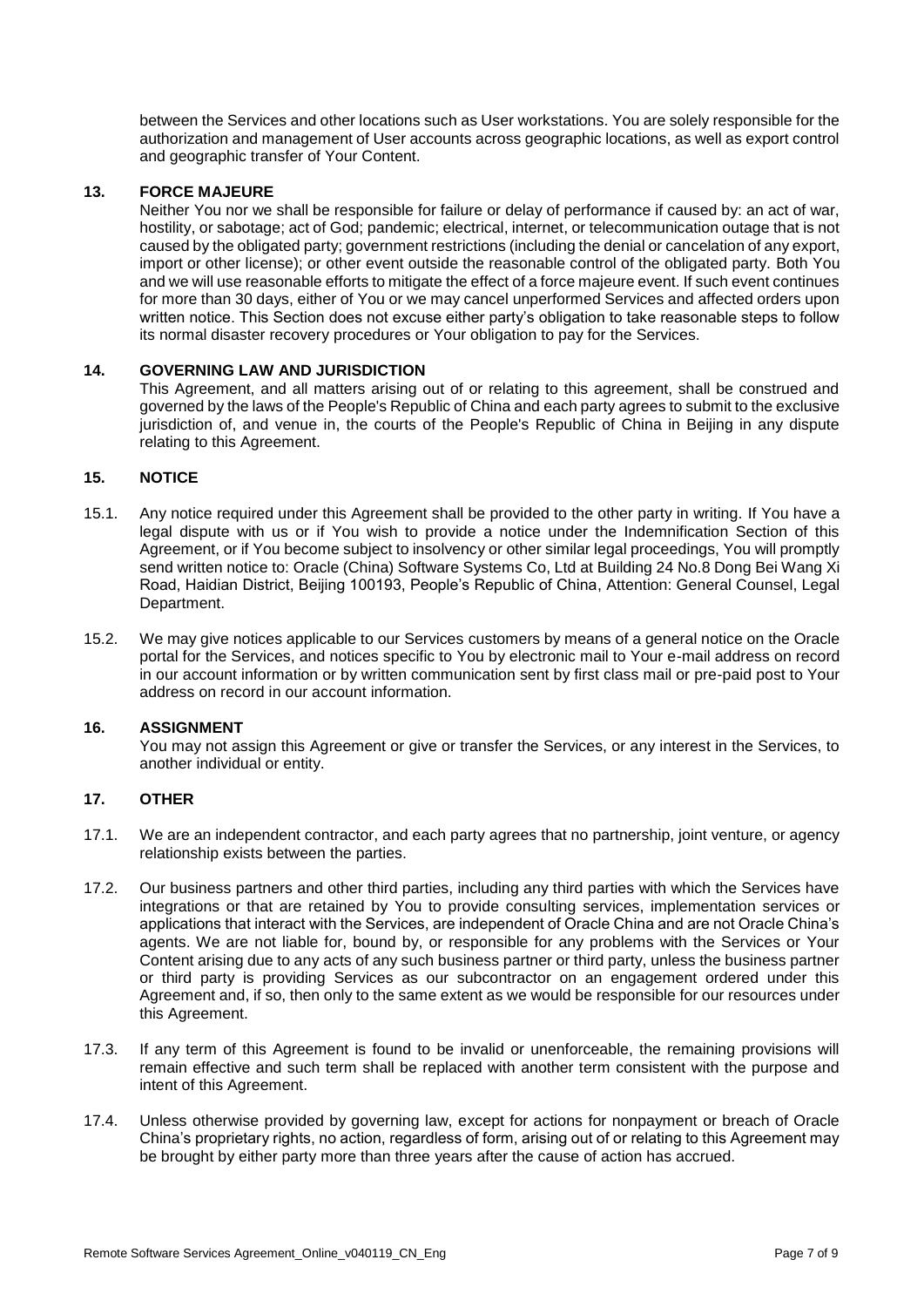- 17.5. Prior to entering into an order governed by this Agreement, You are solely responsible for determining whether the Services meet Your technical, business or regulatory requirements. Oracle China will cooperate with Your efforts to determine whether use of the standard Services are consistent with those requirements. Additional fees may apply to any additional work performed by Oracle China or changes to the Services. You remain solely responsible for Your regulatory compliance in connection with Your use of the Services.
- 17.6. Upon forty-five (45) days written notice and no more than once every twelve (12) months, Oracle may audit Your use of the Remote Software Services to ensure Your use of the Remote Software Services is in compliance with the terms of the applicable order and this Agreement. Any such audit shall not unreasonably interfere with Your normal business operations.

You agree to cooperate with Oracle's audit and to provide reasonable assistance and access to information reasonably requested by Oracle.

The performance of the audit and non-public data obtained during the audit (including findings or reports that result from the audit) shall be subject to the provisions of section 4 (Nondisclosure) of this Agreement.

If the audit identifies non-compliance, You agree to remedy (which may include, without limitation, the payment of any fees for additional Remote Software Services) such non-compliance within 30 days of written notification of that non-compliance. You agree that Oracle shall not be responsible for any of Your costs incurred in cooperating with the audit.

17.7. Oracle may refer to You as a customer in sales presentations, marketing vehicles and activities. In addition, You agree to become part of Oracle's reference program and to work with a representative from Oracle Marketing to define the marketing activities in which You will participate in. These marketing activities may include a reference in Oracle's annual report, taking sales reference calls and participating in print advertising, marketing leadership forums and trade shows. At a minimum, You agree to develop a customer profile for use on Oracle.com and for other promotional activities at Oracle's discretion. The profile will include a quote from an executive of Your company and Your company's logo.

#### **18. ENTIRE AGREEMENT**

- 18.1. You agree that this Agreement and the information which is incorporated into this Agreement by written reference (including reference to information contained in a URL or referenced policy), together with the applicable order, is the complete agreement for the Services ordered by You and supersedes all prior or contemporaneous agreements or representations, written or oral, regarding such Services.
- 18.2. It is expressly agreed that the terms of this Agreement and any Oracle order shall supersede the terms in any purchase order, procurement internet portal, or other similar non-Oracle document and no terms included in any such purchase order, portal, or other non-Oracle document shall apply to the Services ordered. In the event of any inconsistencies between the terms of an order and the Agreement, the order shall take precedence; however, unless expressly stated otherwise in an order, the terms of the Data Processing Agreement shall take precedence over any inconsistent terms in an order. This Agreement and orders hereunder may not be modified and the rights and restrictions may not be altered or waived except in a writing signed or accepted online by authorized representatives of You and of Oracle China; however, Oracle may update the Service Specifications, including by posting updated documents on Oracle's websites. No third party beneficiary relationships are created by this Agreement.

#### **19. AGREEMENT DEFINITIONS**

- 19.1. "**Oracle**" refers to Oracle China and Oracle Offshore, and any one of them, as appropriate.
- 19.2. "**Oracle Offshore**" refers to Oracle Corporation and/or any majority owned subsidiary of Oracle Corporation worldwide (excluding Oracle China).